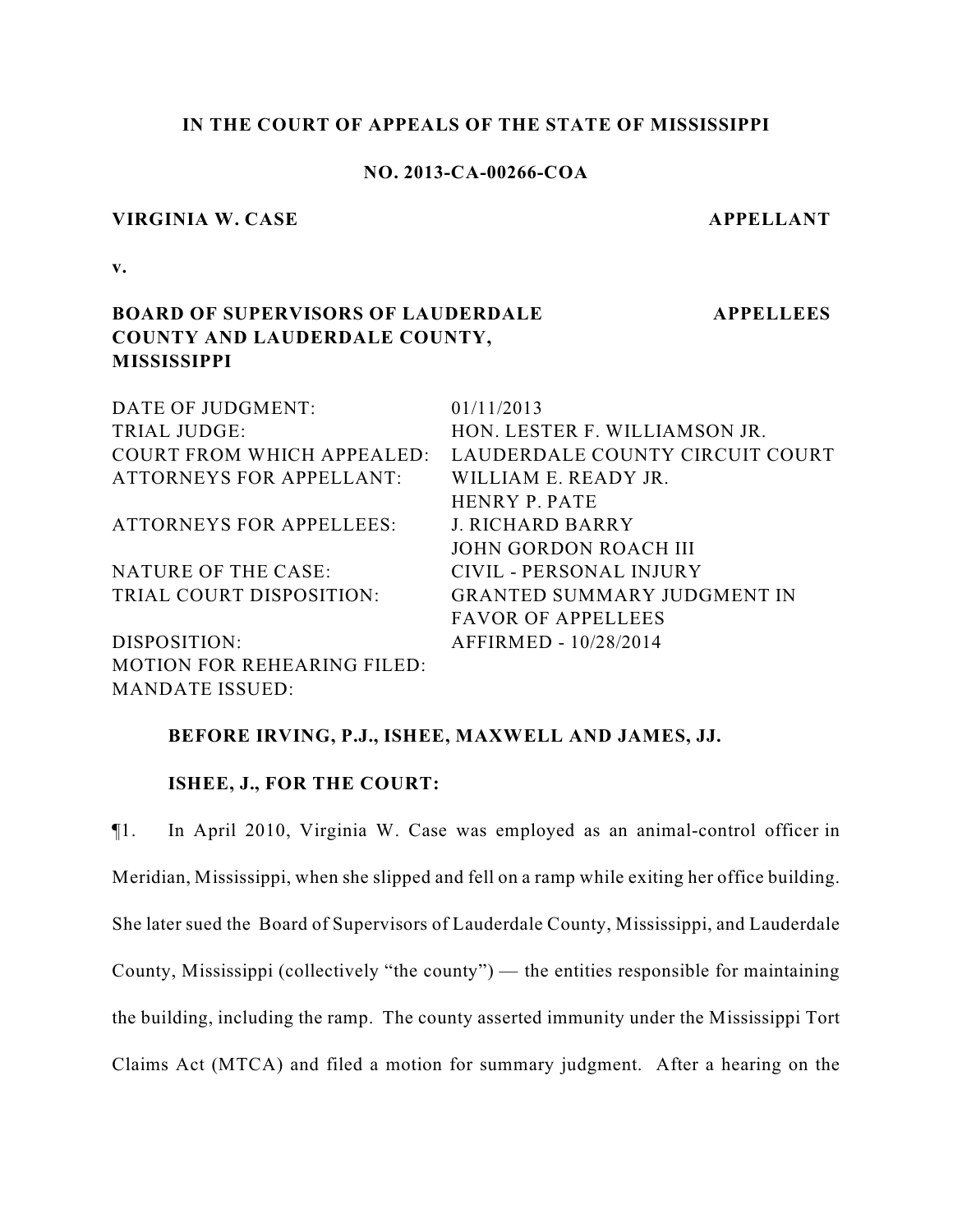matter, the Lauderdale County Circuit Court granted the motion, and Case now appeals. Finding no error, we affirm.

#### **STATEMENT OF FACTS**

¶2. Case was hired as an animal-control officer approximately two or three weeks prior to her fall. According to her testimony, during that time, Case entered and exited her office building by way of the metal exit ramp in question about a dozen times a day without incident. The record reflects that, at the time of Case's fall, the ramp had existed at the building for at least ten years.

¶3. On April 9, 2010, Case and fellow animal-control officer Hoses Rockette Jr. left the building. According to Rockette's affidavit, he walked down the ramp to the exit door at the end of the ramp and held the door open to wait for Case to follow him. He recalled that while he was holding the door open for her, Case walked onto the ramp and placed her feet side by side. He stated: "She acted as if she were going to slide down the ramp. She had a 'Route 44' sized drink from Sonic in her hand. Both of her feet slipped from underneath her and [she fell.]" Case denies that she attempted to slide down the ramp. Regardless, she claims that the fall caused her to lose consciousness, crack her teeth, and injure her back and neck.

¶4. Testimony from Case, as well as other employees who work in the building, indicates that the ramp can become slippery when wet. However, the record reflects that on the day in question, the weather conditions were sunny and dry. The record also shows that there had not been any rain or other wet conditions in the area in the day or so before Case's fall that would have made the ramp slippery.

2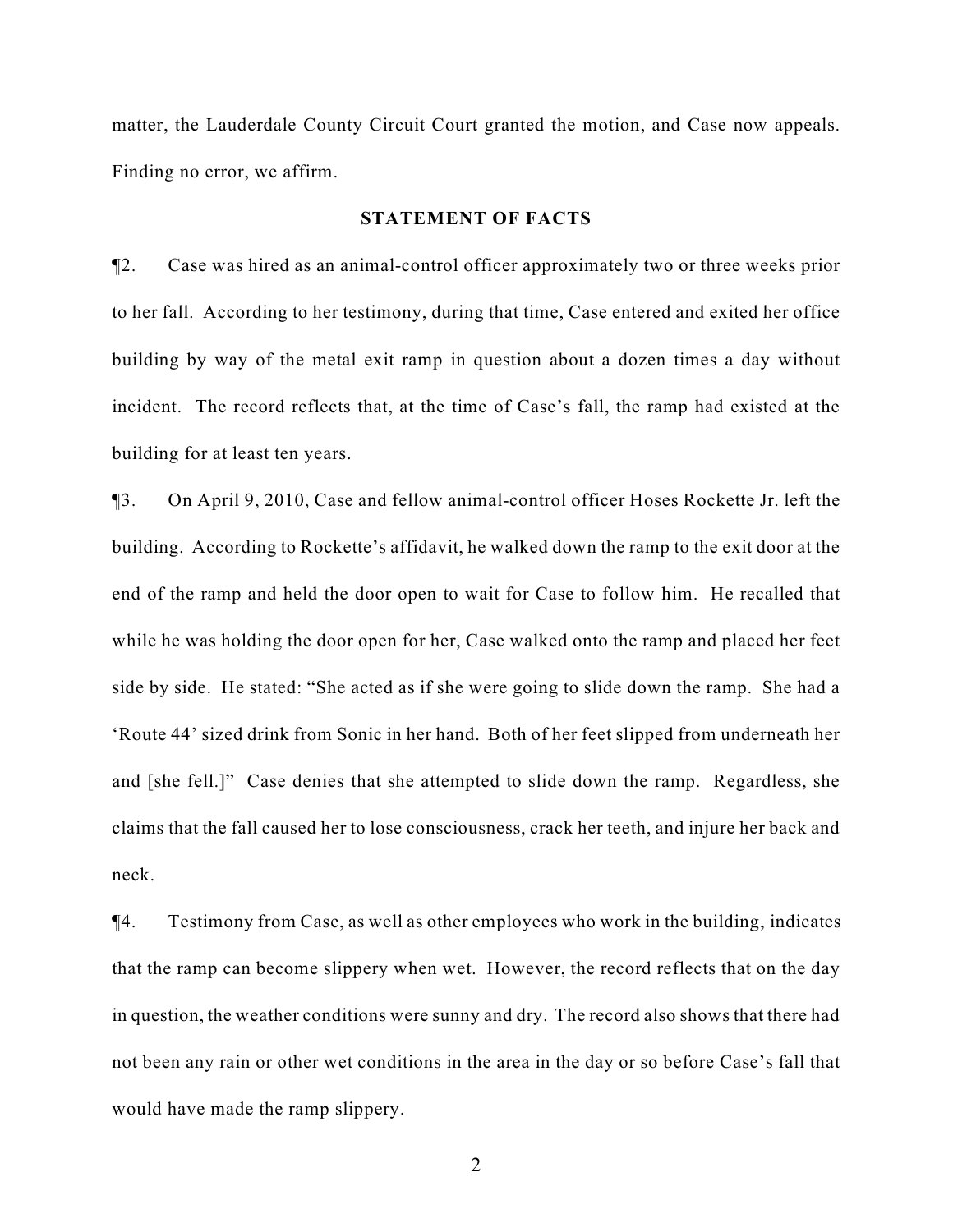¶5. Nonetheless, on October 21, 2011, Case sued the county claiming the ramp constituted a dangerous condition and that the county failed to adequately warn or protect her against the hazard. The county soon filed a motion for summary judgment asserting governmental immunity under the MTCA. Following a hearing on the matter, the circuit court issued a lengthy analysis, ultimately concluding that the ramp did not create a dangerous condition during dry weather and that the condition of the ramp on the day of the incident was open and obvious to Case. Hence, the motion for summary judgment was granted.

#### **DISCUSSION**

¶6. Summary judgment is appropriate "if the pleadings, depositions, answers to interrogatories[,] and admissions on file, together with the affidavits, if any, show that there is no genuine issue as to any material fact and that the moving party is entitled to a judgment as a matter of law." M.R.C.P. 56(c). A de novo standard of review is applied to the grant of a motion for summary judgment. *Kilhullen v. Kansas City S. Ry.*, 8 So. 3d 168, 174 (¶14) (Miss. 2009). When reviewing such a motion, "the evidence must be viewed in the light most favorable to the party against whom the motion has been made." *Id.* (quoting *Daniels v. GNB Inc.*, 629 So. 2d 595, 599 (Miss. 1993)). However, the opposing party "may not rest upon the mere allegations or denials of his pleadings, but his response, by affidavits or as otherwise provided in this rule, must set forth specific facts showing that there is a genuine issue for trial." M.R.C.P. 56(e).

¶7. Case's negligence action against the county is governed by the provisions of the MTCA. *See* Miss. Code Ann. § 11-46-7 (Rev. 2012). The MTCA is the exclusive remedy for claims against governmental entities and their employees. *Id.* It provides specific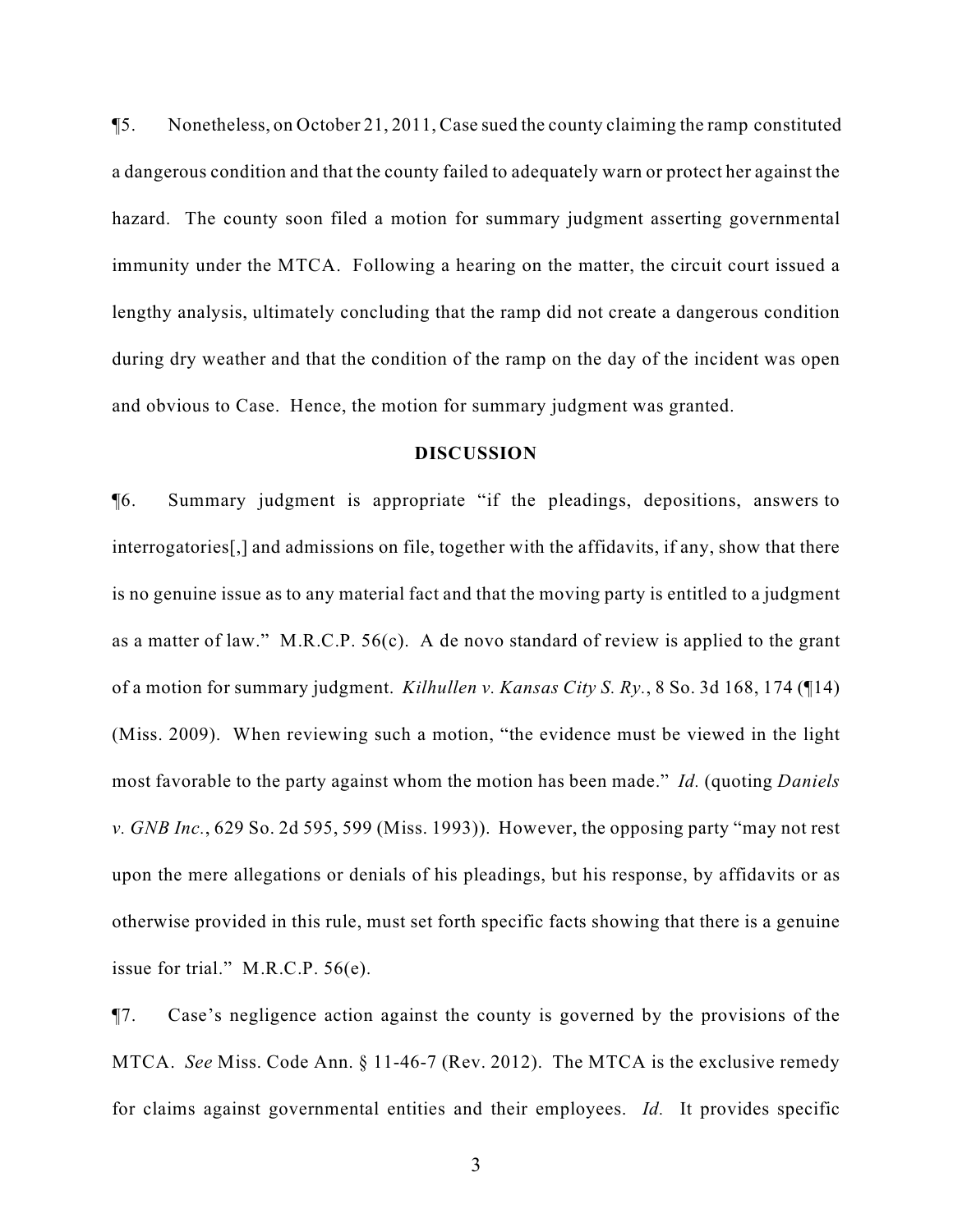exemptions from tort liability. Miss. Code Ann. § 11-46-9 (Rev. 2012). Section 11-46-

 $9(1)(v)$  dictates the following:

A governmental entity and its employees acting within the course and scope of their employment or duties shall not be liable for any claim . . . [a]rising out of an injury caused by a dangerous condition on property of the governmental entity that was not caused by the negligent or other wrongful conduct of an employee of the governmental entity or of which the governmental entity did not have notice, either actual or constructive, and adequate opportunity to protect or warn against; provided, however, that a governmental entity shall not be liable for the failure to warn of a dangerous condition which is obvious to one exercising due care.

¶8. Our interpretation of section 11-46-9(1)(v) is well settled. In *Howard v. City of*

*Biloxi*, 943 So. 2d 751, 754 (¶5) (Miss. Ct. App. 2006), we stated that in order for a claimant

to elude a governmental entity's invocation of immunity in a case such as this, the claimant

must show that:

- (1) an injury was suffered;
- (2) the injury was caused by a dangerous condition on the property of [the governmental entity] caused by the [negligence] or other wrongful conduct of a [governmental] employee;
- (3) the [government entity] had either actual or constructive notice of the defect;
- (4) the [governmental entity] had an adequate opportunity to protect or warn of this defect; and
- (5) the condition was not open and obvious to one exercising due care.

¶9. Here, Case presents adequate evidence that she suffered an injury due to her fall on the ramp. This is uncontested. Case asserts that the fall was caused by the slippery nature of the ramp itself. Accordingly, she must first prove that the ramp constitutes a dangerous condition.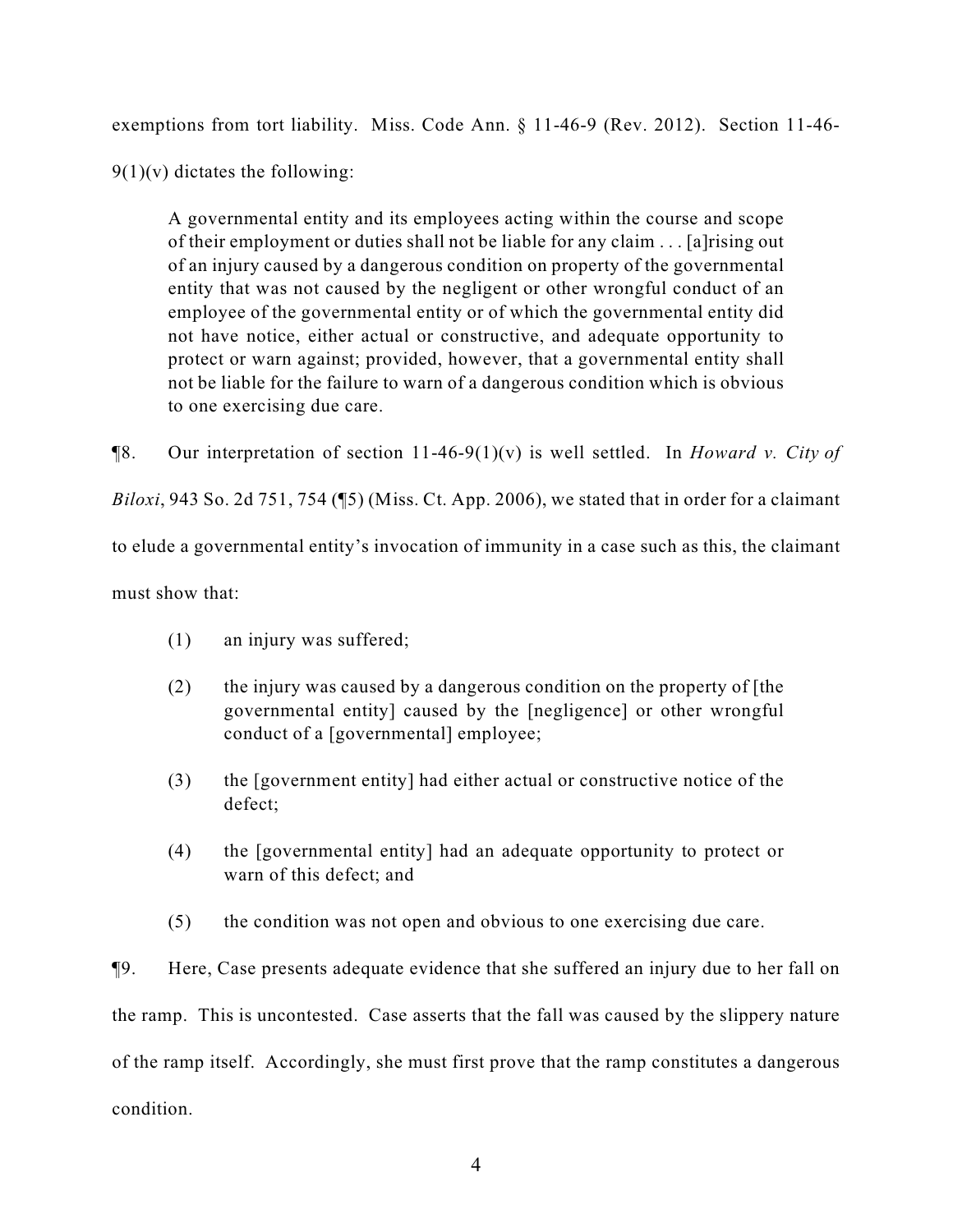¶10. The record indicates that the county knew the ramp could be slippery, and potentially dangerous, when it was wet. Several employees at the building stated that they had fallen on the ramp when weather conditions were damp and water from outside was tracked onto the ramp, thereby making it slippery. Nonetheless, there is no evidence in the record that conditions existed that would have made the ramp dangerous when Case fell on it. Rather, the weather conditions were sunny and dry with no prior rainfall that would have had a bearing on the day in question. The record is also void of any indication that the ramp was wet from another source other than weather conditions. Likewise, Case admits that she does not know what caused her to fall, but relies on her bare assertions that the ramp itself was, for unknown reasons, "slick." However, she has no evidence to support her contention that the ramp was dangerously slippery other than the fall itself.

¶11. Additionally, Case testified that she had traversed the ramp up to a dozen times a day for the two or three weeks prior to her fall without incident. Moreover, Rockette stated that he walked down the ramp directly before Case without falling. Given the evidence before us, we cannot say that the ramp itself constituted a dangerous condition at the time Case fell. This issue is without merit.

¶12. Hence, Case has failed to overcome the county's assertion of immunity. Finding this to be dispositive, we decline to address Case's argument that the circuit court erred in finding the condition of the ramp to be open and obvious. Instead, we affirm the circuit court's grant of summary judgment to the county.

# ¶13. **THE JUDGMENT OF THE LAUDERDALE COUNTY CIRCUIT COURT IS AFFIRMED. ALL COSTS OF THIS APPEAL ARE ASSESSED TO THE APPELLANT.**

5